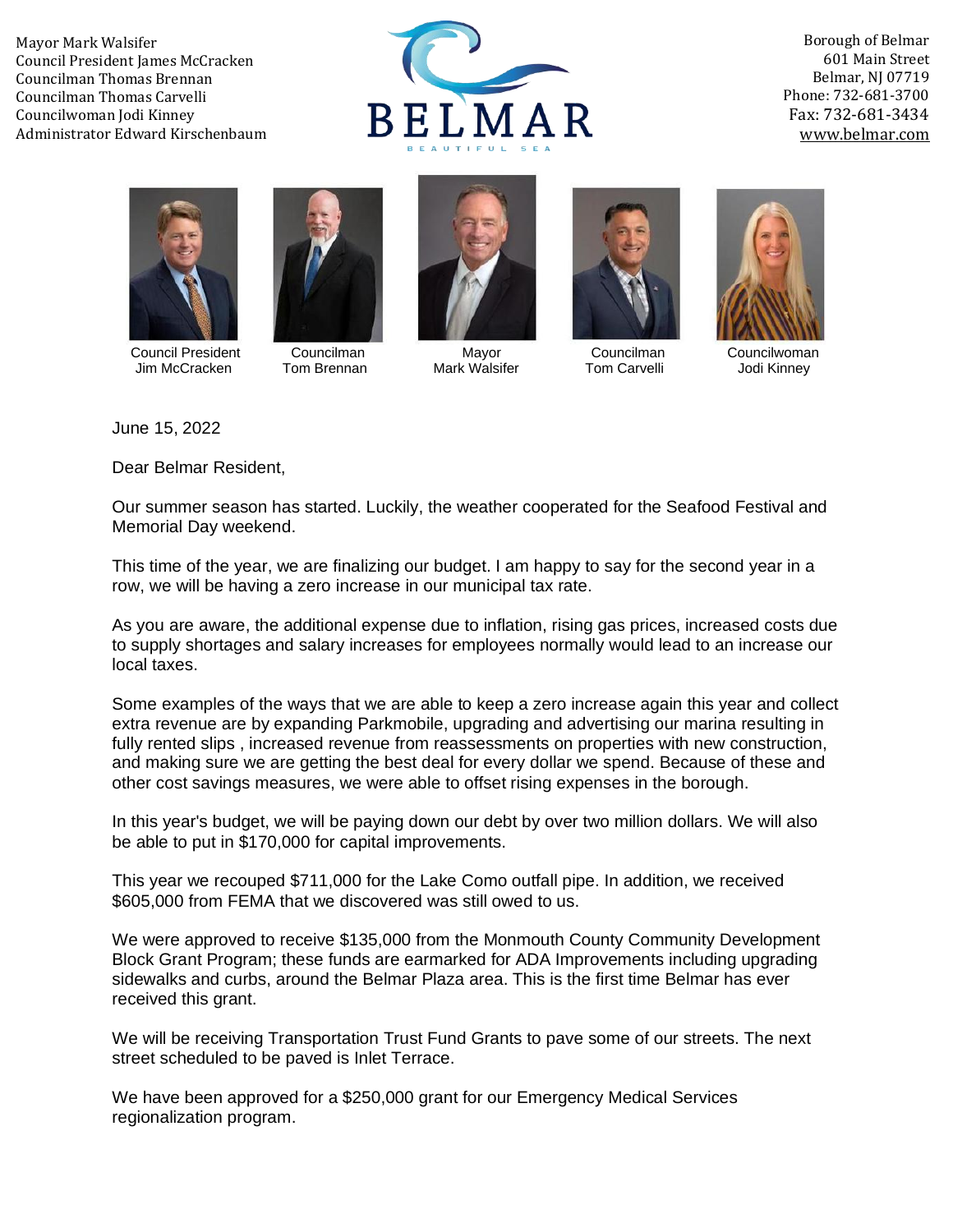Our Administration, Department Heads and employees will continue to be vigilant in looking for grants and other sources of revenue to keep our municipal taxes stable and ensure that our tax dollars are being spent wisely.

We have completed the purchase of the building at Main Street and 12th Avenue to house our Belmar Emergency Medical Services and Hook & Ladder Fire Company. We are awaiting construction drawings so we can start rebuilding the site and make it a public safety building to be proud of and a focal point on Main Street in the center of town.



On July 1st, the regionalization of our Emergency Medical Services with Lake Como, Sea Girt and Manasquan will be finalized. This will result in a huge savings for our taxpayers and will bring Emergency Medical Services into the future so we can assure that when residents need an ambulance, it will be available quickly. As always, this administration's main focus, is and always has been, providing our residents with the best public safety response in an emergency.

We are continuing with events for our 150th anniversary celebration. Unfortunately, due to inclement weather predictions we've had to cancel our "A Day of Baseball in Belmar" plaque dedication, baseball game and movie twice. It is now rescheduled for June 25th and hopefully the weather will cooperate.

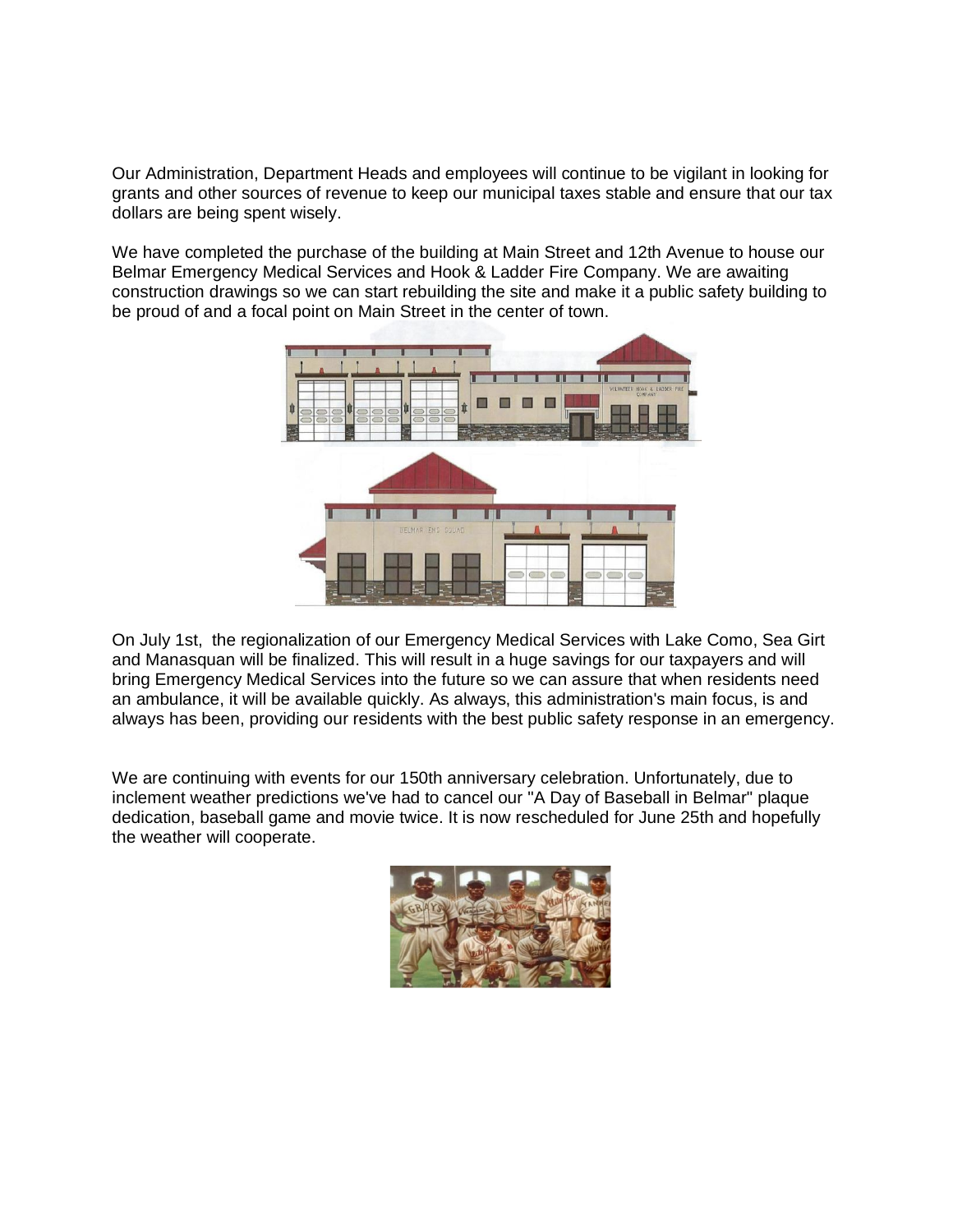On Friday, July 1st, we will be having a fifteen minute laser lights and pyrotechnics show at Taylor Pavilion in celebration of the Independence Day holiday weekend. Taylor Pavilion will be lit up on the outside with lights synchronized to patriotic music and a fireworks show will follow. Please watch our social media sites for updates. The rain date for this event will be Friday of the Labor Day weekend, Sept. 2nd.





The Belmar Farmer's Market is back every Wednesday from 4 - 8 pm in front of Memorial Row, between 12th & 13th Avenues. Choose from locally grown vegetables and fruit, artisanal meats, pickles and other marinated items, honey, baked goods, soups, pirogues and kielbasa, fresh made mozzarella and hand crafted items, just to name a few.

We have some exciting business news in Belmar. Mystic Lobster Roll is opening in the Belmar Plaza. We had a ribbon cutting for a new shop, Luvseasun Luxury Resortwear Boutique and a grand re-opening of Big Frog Custom T-Shirts. Also for three new eateries, Jack's by the Tracks, El Ray Mexican Restaurant and Berg's Smoked Meats & Poutine. Coney Waffles has expanded to two locations, Ocean Ave and the Belmar Plaza.



The new buy a board signs on the boardwalk are all in place and look great!



Enjoy the summer season in Belmar and sign up or watch our social media posts for all events.

Mal Walif